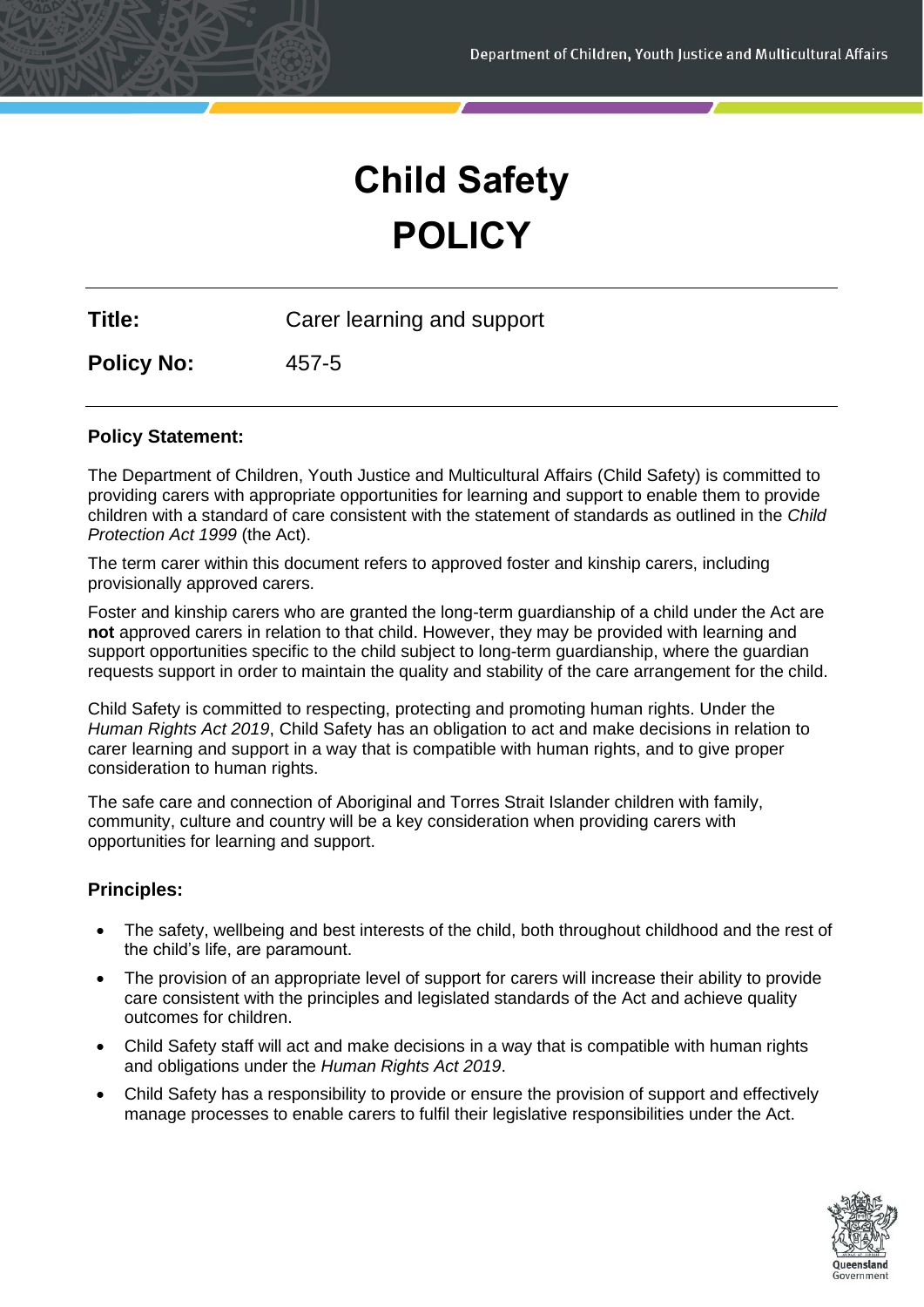- Effective partnerships recognise the unique contribution of each participant and their commitment to and respect for each other.
- All carers have the right to feel supported and to receive support in a timely, consistent way.
- The five elements of the Aboriginal and Torres Strait Islander Child Placement Principle (prevention, partnership, placement, participation and connection) outlined in section 5C of the Act, apply to all processes, decisions and actions for an Aboriginal or Torres Strait Islander child.
- Foster and kinship carers granted the long-term guardianship of a child under the Act will be supported to the extent appropriate in the circumstance, in accordance with Child Safety policy and procedures, with a view to promoting the ongoing stability of the care arrangement for the child.

## **Objectives:**

This policy aims to ensure that carers are provided with appropriate opportunities for learning and support and where applicable, meet the legislative requirements associated with their approval under the Act.

## **Scope:**

This policy refers to approved foster and kinship carers, including provisionally approved carers and suitable persons granted the long-term guardianship of a child under the Act.

Learning and support may be provided to permanent guardians of children subject to a permanent care order under the Act, but only in exceptional circumstances, such as, if the child has emerging special needs or the guardian requires assistance to establish and maintain a care environment to meet the child's ongoing needs.

## **Roles and Responsibilities:**

- Child Safety and foster and kinship care service staff will provide direct support to approved carers.
- Roles and responsibilities in relation to carer learning and support are outlined in the Child Safety Practice Manual, Provide and review care, and associated resources.
- The Child Safety Officer for a child is responsible for responding to requests for support by a long-term or permanent guardian.

# **Authority:**

*Child Protection Act 1999* Child Protection Regulation 2011 *Financial Accountability Act 2009* 

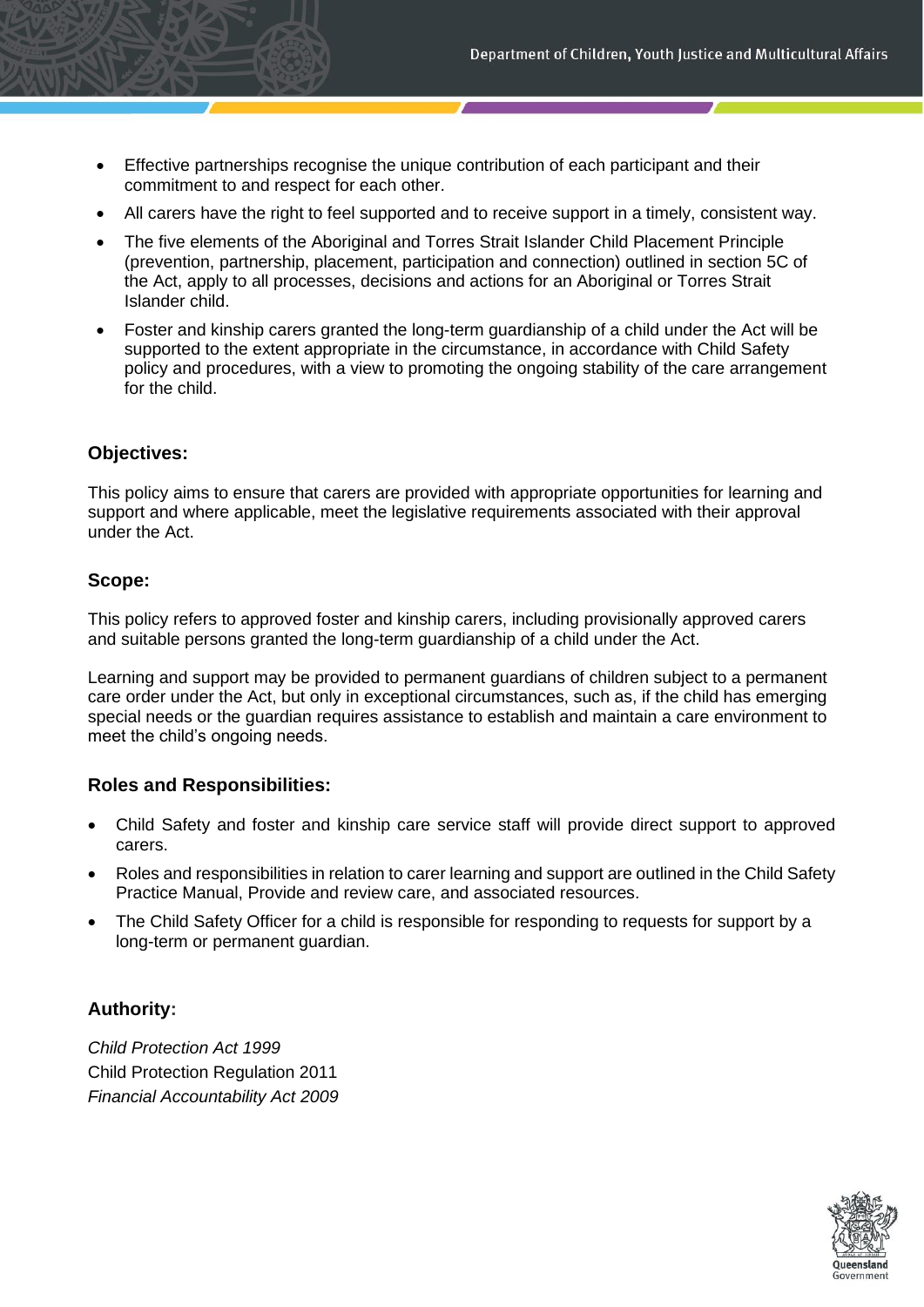# **Delegations:**

Refer to instruments of delegation for delegations relevant to carer learning and support. Refer to the Financial delegations schedule for relevant financial delegations.

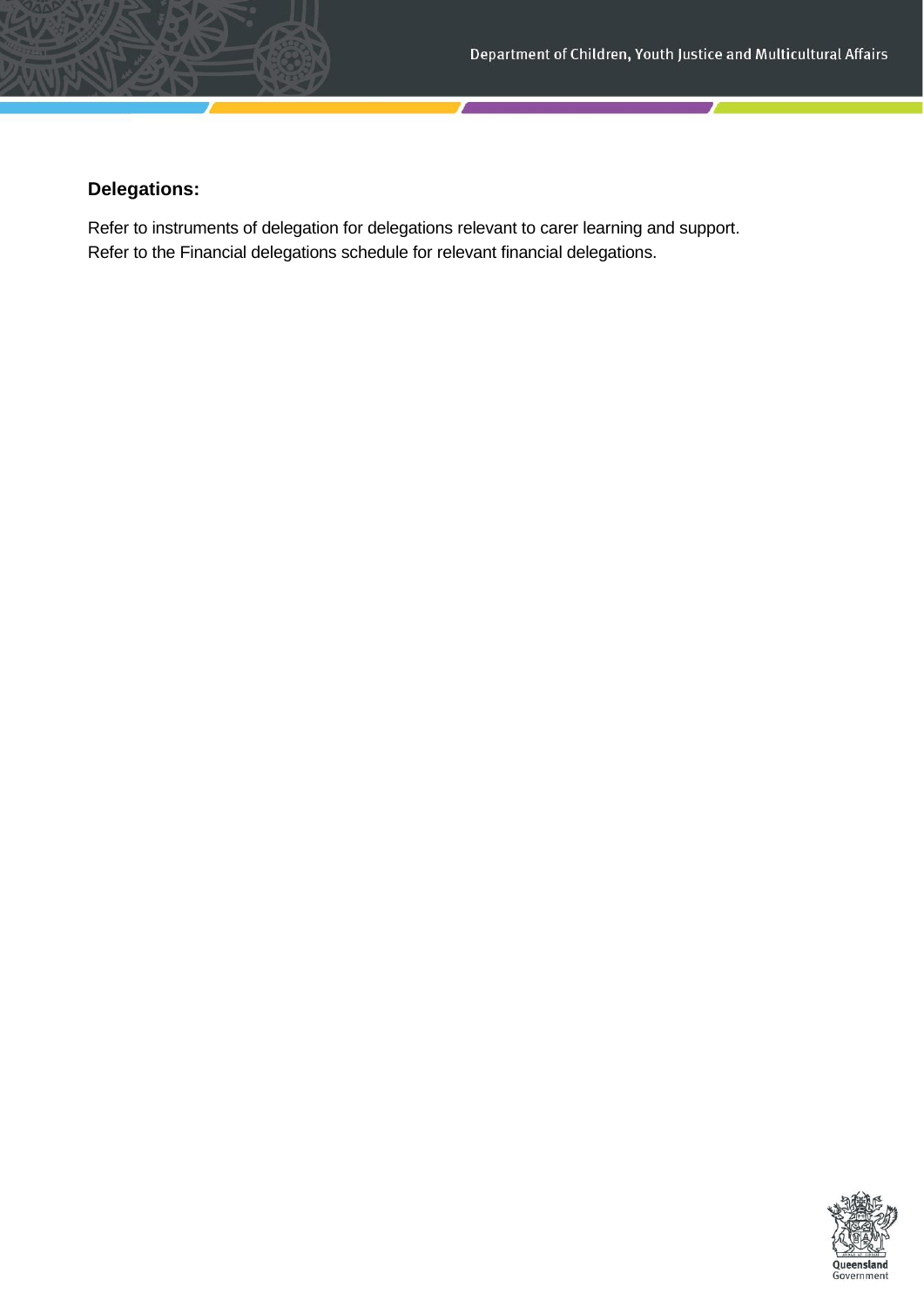| <b>Records File No.:</b> | Not applicable                      |
|--------------------------|-------------------------------------|
| Date of approval:        | 20 April 2022                       |
| Date of operation:       | 20 April 2022                       |
| Date to be reviewed:     | 20 April 2025                       |
|                          |                                     |
| Office:                  | <b>Investment and Commissioning</b> |
| <b>Contact:</b>          | <b>Tertiary Care and Support</b>    |
|                          |                                     |

# **Links:**

#### **Procedures**

Child Safety Practice Manual

#### **Related Policies**

Child Related Costs (645)

Complex Support Needs Allowance (612)

Dual payment of carer allowances (289)

Expenses - Fortnightly caring allowance and interstate foster payments (365)

Foster care training (383)

Foster care matching: a partnership approach (639)

High Support Needs Allowance (296)

Placement of children in care (578)

# **Related Legislation or Standards**

#### *Human Rights Act 2019*

Statement of Commitment between the Department of [Child Safety], foster care services and the carers of Queensland

# **Forms**

Foster Carer Agreement Placement Agreement

**Rescinded Policies**